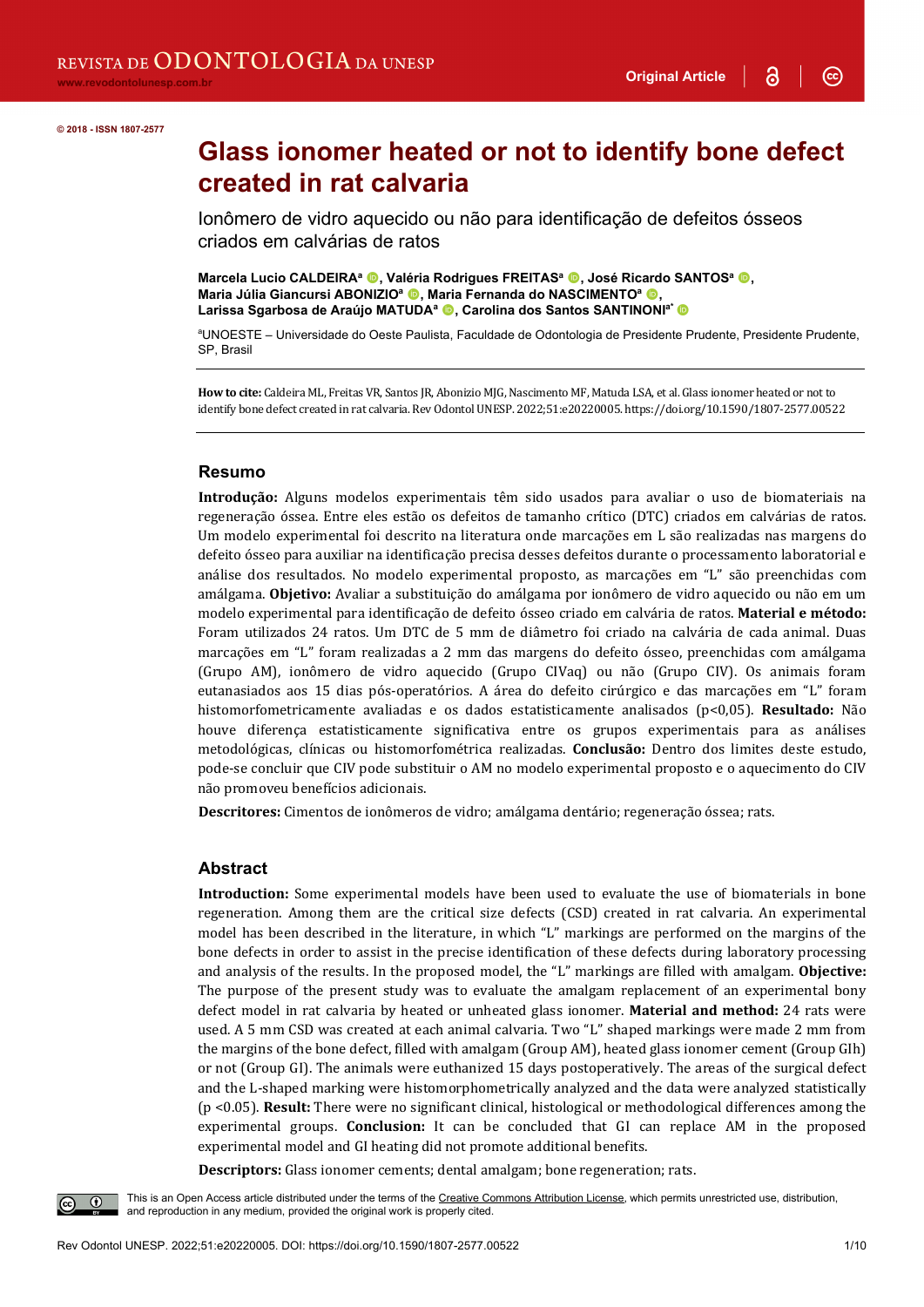#### **INTRODUCTION**

Bone is a structure that contains connective tissue with a mineralized matrix. Bone regeneration is divided into 3 parts: the first part is characterized by an inflammatory process, the appearance of a blood clot, the removal of cell debris and collagen matrix and the formation of tissue granulation<sup>1</sup>. The second part consists of the deposition of mineral matrix and the last phase of the bone repair process is prioritized by osteoclasts and corresponds to the remodeling of bone tissue in its original configuration1. In addition to the excellent mechanical properties, bone tissue has a unique potential for repair<sup>1</sup>.

The bone can restore fractures or local defects through the regeneration process, with the formation of a new formed tissue and with the same organization as the previous tissue2. Thus, it is possible to return the morpho functional characteristics of the injured organ/ tissue3. Animal models have been a better option for evaluating the use and effectiveness of new substances and materials used in bone repair<sup>4</sup>. The biggest challenge is to find a material that is biocompatible with tissues, so, in order to be successful, new biomaterials with various characteristics have become necessary5-7.

Some experimental models have been used to evaluate the use of these biomaterials in bone regeneration. Among them, the critical-size defects (CSD) created in rat calvaria have presented a reliable model since they do not regenerate spontaneously<sup>8</sup>. Messora et al.<sup>9</sup> proposed an experimental model in which "L" markings are performed on the margins of the bone defect created in the calvaria of rats, in order to assist in the identification of these defects during laboratory processing and analysis of results.

In the model proposed by Messora et al.9, the "L" markings were filled with amalgam. Dental amalgam is an alloy composed of silver (Ag), tin (Sn), mercury (Hg) and other metals in which the percentage of mercury varies from 43 to  $54\frac{10,11}{10}$ . One of the disadvantages presented by this material is the high toxicity content of mercury in its metallic form, its restrictive or prohibited use in some countries and its unfavorable aesthetics10,11. Besides the disadvantages over mentioned, amalgam can negatively interfere in the laboratorial processing during histological slices obtaining because of its traces remains even after processing of the specimens when the substance is removed.

To avoid these problems during the execution of this methodology, the use of other material could be suggested to identify the L-shaped marking, such as glass ionomer cement (GI). GI has the correct biocompatibility to be used for various purposes in Dentistry. Glass ionomer cement is a material consisting of a hydrogel matrix and inorganic glass particles<sup>12,13</sup>. In order to improve its properties, ease of use and resistance, a new modality of this cement appeared on the dental market in the prefabricated capsule system. This system allowed for a more satisfactory agglutination reaction, contributing to a decrease in porosity, thus increasing its mechanical properties as well as its cohesive resistance<sup>4,14</sup>.

Experimental models that involve the evaluation of bone regeneration are of great relevance within Dentistry and other areas of health. The materials used in these types of studies are constantly studied to improve their biophysical, chemical and mechanical properties. Studies have also evaluated other ways to further improve the properties and longevity of dental materials. In this context, the heating of some materials used in restorations has been showing promising results in terms of decreasing its viscosity with a drop in the long-term degradation process<sup>15-21</sup>. Thus, within the limits of each study, experimental models can follow these changes, starting to use materials with better properties and more used today that bring more benefits to the technique study.

The purpose of the present study was to evaluate the amalgam replacement of an experimental bony defect model in rat calvaria by heated or unheated glass ionomer.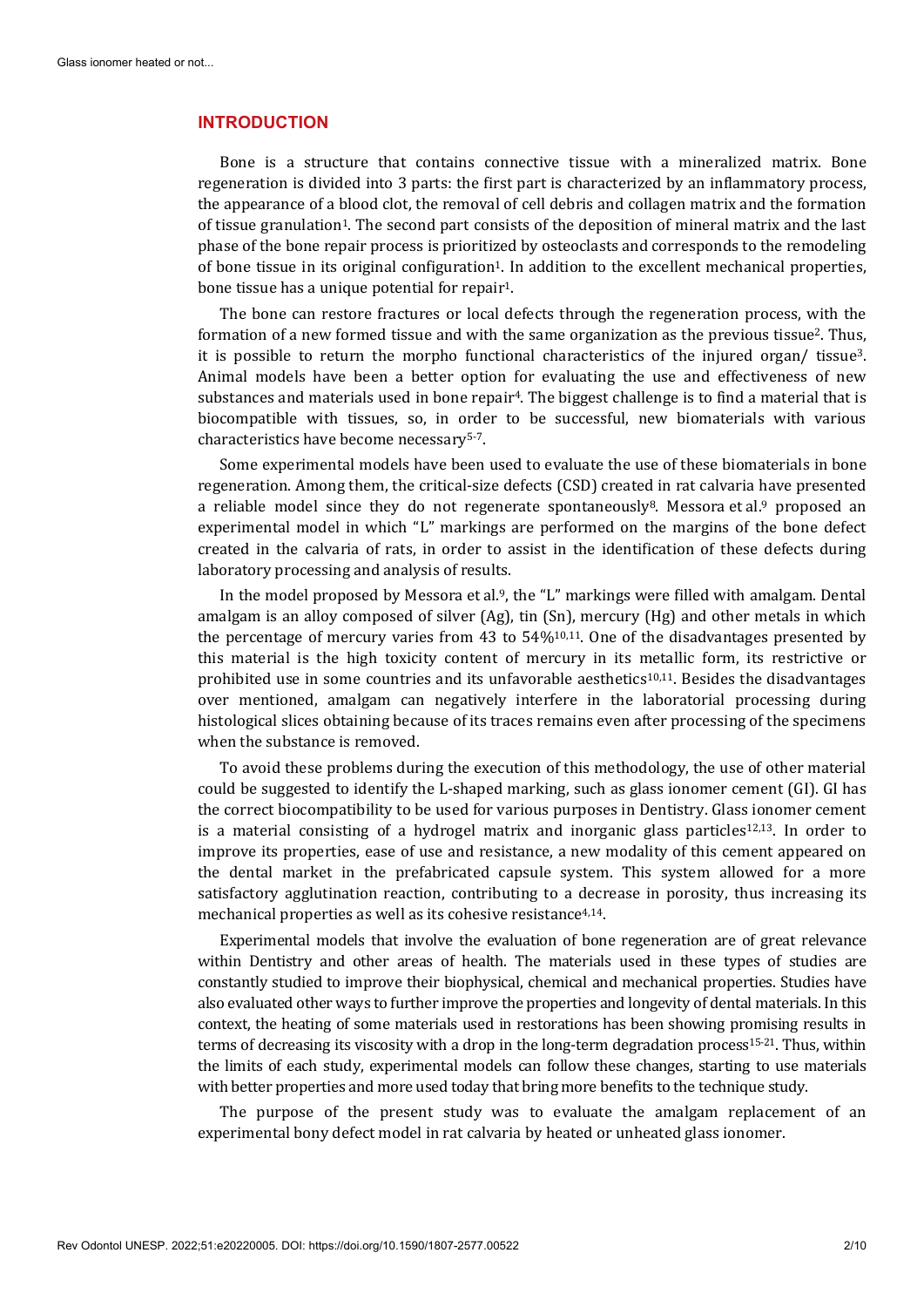#### **MATERIAL AND METHOD**

#### **Ethical Considerations**

The research was carried out respecting the ethical principles of animal experimentation established by the Brazilian College of Animal Experimentation, and the ARRIVE guide (Animal Research: Reporting of in vivo Experiments). The animals were kept in shared ventilated cages with 3-4 animals/cage under a controlled environment with 12-hour cycles of light per day and temperature between 22-24 ºC. Food and water were offered *ad libitum*.

#### **Experimental Model**

It was used 24 male rats (*Rattus norvegicus, albinus*, Wistar), weighing between 250 and 300 g. The animals were randomly assigned to 3 experimental groups  $(n = 8)$ : Group Amalgam  $(AM)$ : defect of 5 mm and identification L-shaped marking filled with amalgam (Figure 1); Group Glass Ionomer (GI): defect of 5 mm and identification L-shaped marking filled with glass ionomer cement; Group heated glass ionomer (GIh): defect of 5 mm and identification L-shaped marking filled with heated glass ionomer cement. The animals were submitted to euthanasia at 15 days postoperative.



**Figure 1.** Image illustrating the defect created surgically and the "L" markings filled with amalgam.

#### **Surgical Procedure**

The bone defect was created in the animals' calvaria, following the methodology proposed by Messora et al.9 The animals were anesthetized by intramuscular injection of xylazine (6 mg / kg of body weight) (Coopazine, Coopers, São Paulo, Brazil) and ketamine (70 mg / kg of body weight) (Dopalen, Agribands Purina do Brasil Ltda., Paulinia, Brazil). After aseptic preparation, a semi-lunar incision was made in the anterior region of the calvaria, allowing a full-thickness flap to be folded in the posterior direction. A CSD of 5 mm in diameter was created with a trephine (Neodent, JJGC Indústria e Comércio de Materiais Dentários S.A., São Paulo, Brazil) attached to a low rotation hand piece (Kavo Dental, São Paulo, Brazil) under constant irrigation with sterile saline.

An L-shaped marking was performed 2 mm anterior and another 2 mm posterior to the margin of the surgical defect using a conical carbide bur (#3195, KG Sorensen, Cotia, Brazil) and a surgical guide. The longest axis of each L was located on an imaginary cranio-caudal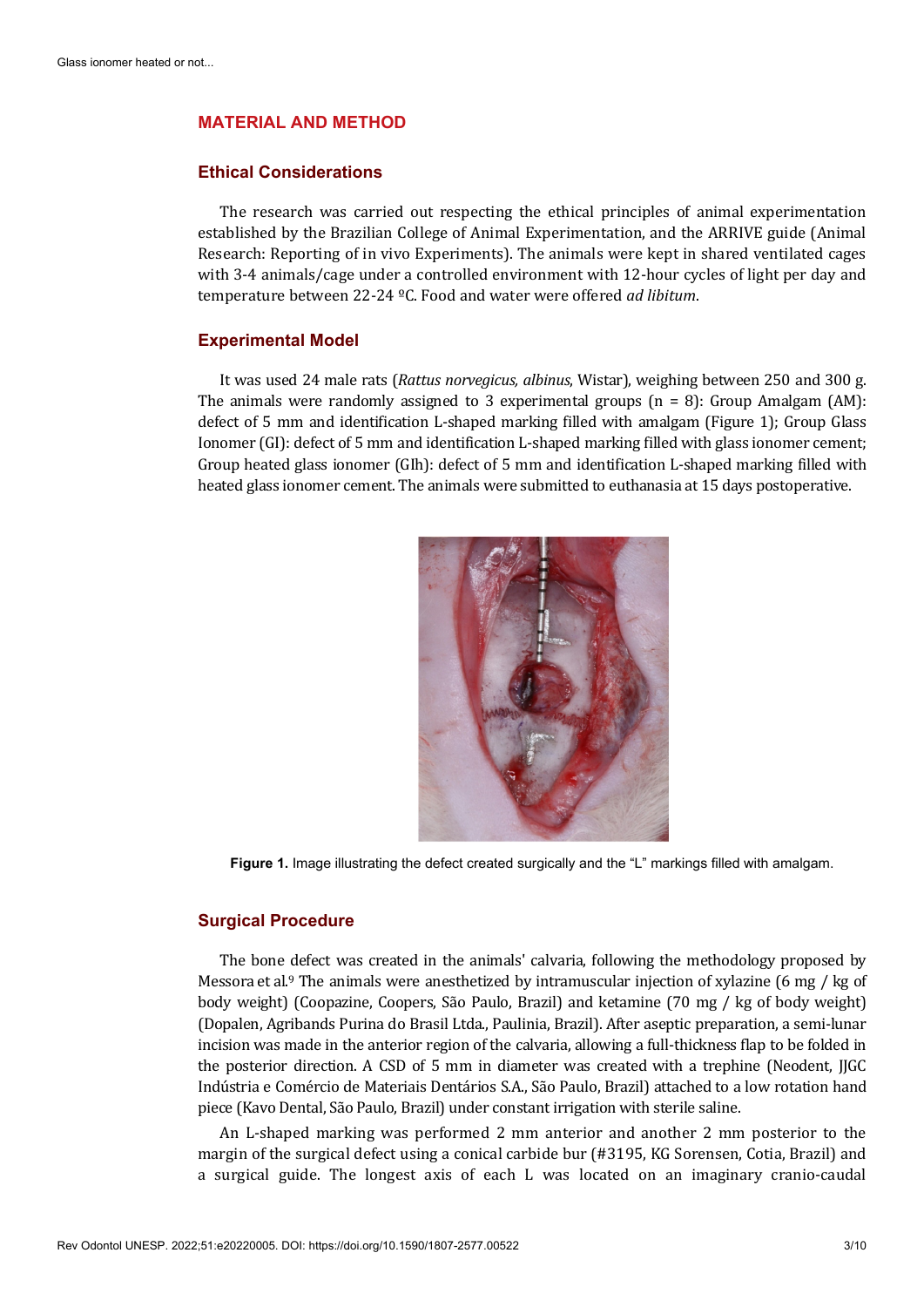longitudinal line that divides the surgical defect in half. The markings were filled with amalgam (GS-80, SDI Holdings Pty Ltd, São Paulo, Brazil) (Group AM), glass ionomer (Group GI) or heated glass ionomer (Group GIh). These markings were made to allow identification of the medium of the original surgical defect during laboratory processing. The soft tissues were then repositioned and sutured to obtain a primary wound closure.

Each animal received an intramuscular injection of 24,000 IU of Penicillin G-benzathine (Pentabiotic\* Small Veterinary, Fort Dodge® Saúde Animal Ltda., Campinas, Brazil) and analgesic (Tramadol 3-5 mg / Kg) (Tramadol hydrochloride, União Química, São Paulo, Brazil) after surgery.

#### **Heating of Glass Ionomer Cement**

For this study, glass ionomer-based restorative cement reinforced with resin and light cured (Riva Light Cure®, SDI, Victoria, Australia) was used. After the homogenization of the capsules in an amalgamator, GI was deposited on a glass plate and, with the aid of a hair dryer (Taiff Red Ion 1900W, Brazil) was heated to 54° C and 10 cm distance between the nozzle of the hair dryer and the GI, for 10 seconds. A digital thermometer (Digital thermometer TH150, G-Tech Center Medical, São Paulo, Brazil) was used to control the temperature. The GI was heated prior to its application in the L-shaped marking20.

#### **Tissue Processing**

All animals were euthanized at 15 days postoperative with an overdose of general anesthetic (Tiopental 100-150 mg/Kg) (Thiopentax®, Cristália Produtos Químicos Farmacêuticos Ltda, Itapira, Brazil). The area of the original surgical defect and the surrounding tissues were removed *en bloc*. The blocks were fixed in a 10% neutral formaldehyde solution, washed in running water and decalcified in a 10% ethylenediaminetetraacetic acid (EDTA) solution. After an initial descaling, each specimen was divided longitudinally into two blocks, exactly along the center line of the original surgical defect using the long axis of both L-markings as references. Transverse cuts were also made that touch the minor axis of each L-shaped mark, so that each specimen is 9 mm long in the longitudinal direction. Thus, it becomes possible to precisely determine the limits of the original surgical defect during histological and histometric analyzes (Figure 2). After further descaling, the parts were processed and embedded in paraffin. Serial longitudinal cuts,  $5 \mu m$  thick, were performed, starting from the center of the original surgical defect. The sections were stained using Hematoxylin and Eosin techniques for analysis with light microscopy.



**Figure 2.** Scheme illustrating the performance of the histomorphometric analysis. The blue arrows indicate how the linear measurements of the margins of the surgical defect were determined.

#### **Histomorphometric Analysis**

Two histological sections, representing the center of the original surgical defect, were selected for histological and histometric analysis to increase the reliability of the data used in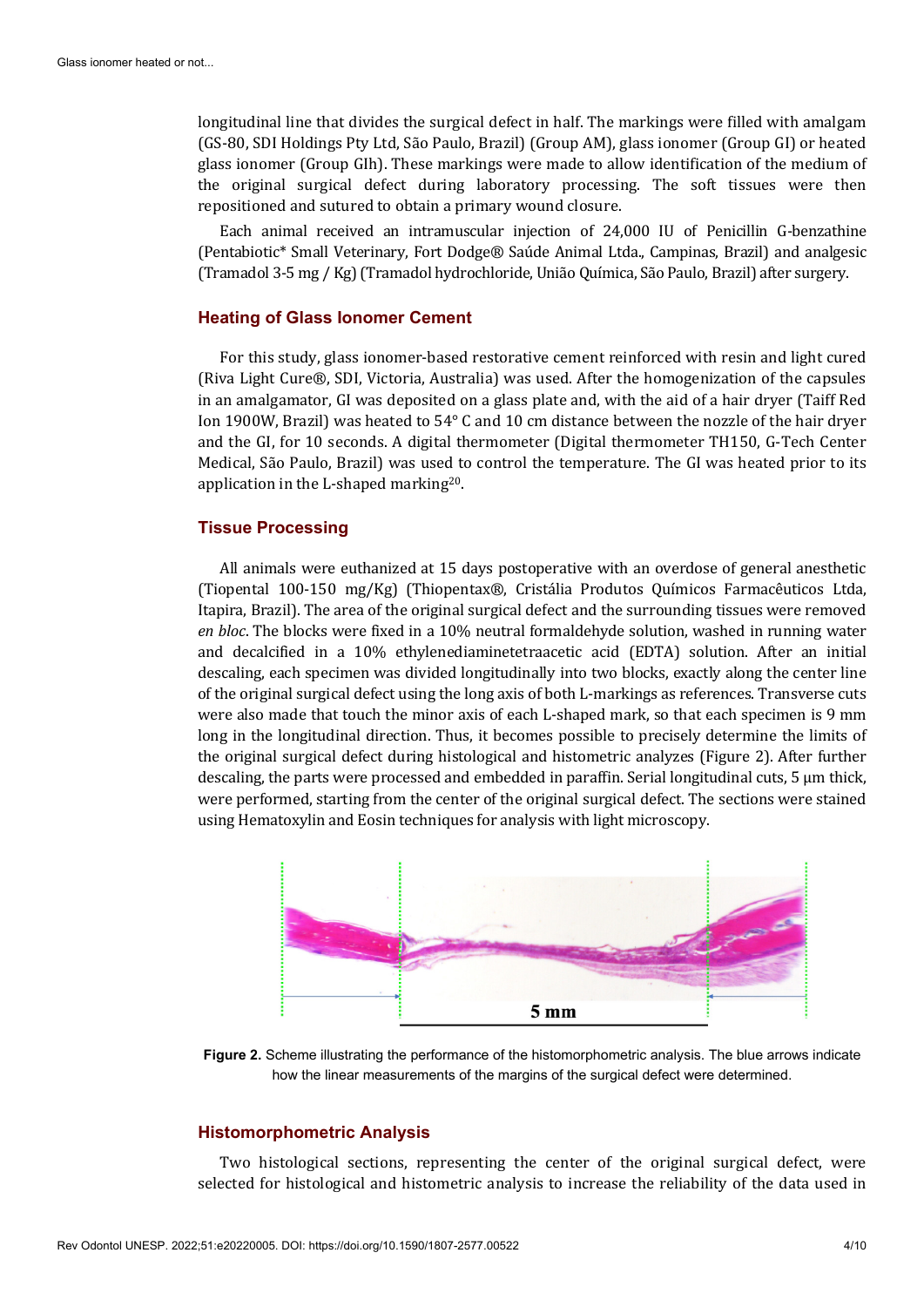the statistical analysis. Analyzes were performed by calibrated examiners who were blind to the treatment performed.

Images of the histological sections were captured with a digital camera connected to a polarized light microscope at 160x magnification (Leica ICC50 HD, Wetzlar, Germany). Histomorphometric analysis was performed with the aid of software for image analysis (Image J - National Institutes of Health, Washington, DC, USA).

Criteria based on the work of Messora et al.9 were used to standardize the histomorphometric analysis of digital images. Briefly, the identification of the external and internal surfaces of the original calvaria on the right and left margins of the surgical defect was first determined. Then, linear measurements from the right and left ends of the specimen towards the center of the surgical defect were performed. Thus, the length of the margins of the original surgical defect was determined (Figure 2).

#### **Statistical Analysis**

Analysis of variance (ANOVA) was performed, followed by the Tukey post-test, considering a significance level of 5% (IBM SPSS Statistics for Windows, Version 21.0. Armonk, NY, USA: IBM Corp.).

#### **RESULT**

No differences were observed in the execution of the methodology, clinically or histologically among the different experimental groups.

In the clinical analysis, no cracks or porosities were observed on the surface of the AM, GI or GIh. All evaluated materials also remained inside the L-shaped marking during the healing period.

In the histological analysis, all groups did show the neo formed bone tissue confined to the margins of the surgical defect presented normal characteristics, rich in osteoblasts. The connective tissue that fills the center of the surgical defect had only a few inflammatory cells, consistent with the healing period. Figure 3 shows histological panoramic images and a high magnification of specimens from each experimental group.



**Figure 3.** Panoramic histological images (A-C) and higher magnification (D-F) of specimens from each experimental group. Abbreviations: AM, amalgam; GI, glass ionomer cement; GIh, heated glass ionomer cement; on, newly formed bone; tc, connective tissue. Hematoxylin and eosin staining, 40x (A-C), 100x (D-F).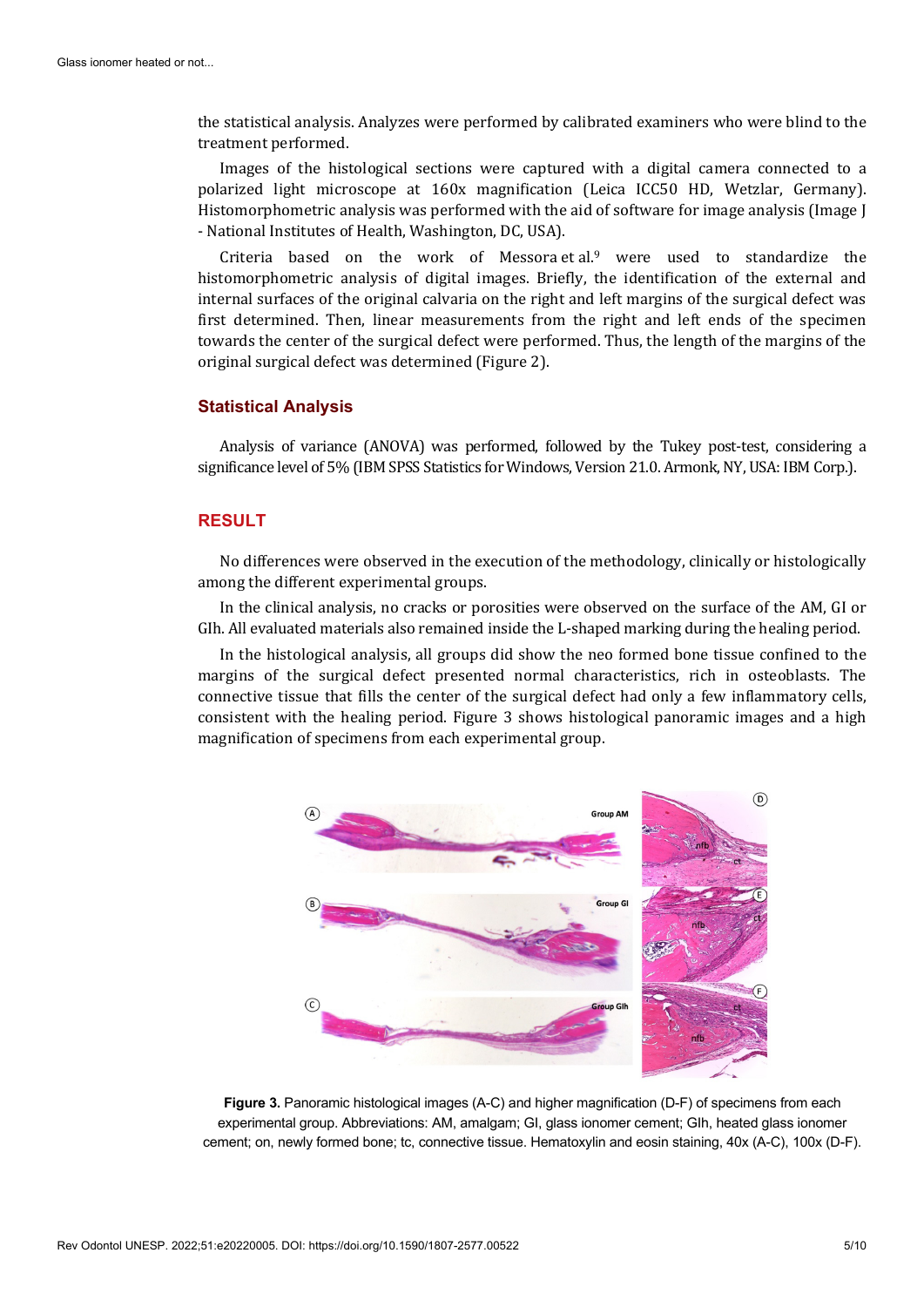In the statistical analysis, there were no statistically significant differences in the length of the defect margins between the experimental groups. Figure 4 shows the graph of the means and standard deviations of the linear measurements of the surgical defect margins, for each experimental group.



**Figure 4.** Graph of the means and standard deviations of the linear measurements of the surgical defect margins for each experimental group.

#### **DISCUSSION**

In Dentistry field, silver amalgam is still used to perform posterior tooth restorations<sup>11</sup>. Even the numerous disadvantages, amalgam has some advantages such as relatively low cost, high wear resistance, greater durability and ease of technical execution<sup>14</sup>. Several studies successfully followed the methodology proposed by Messora et al.<sup>9</sup> where amalgam was used to identify the Lshaped marking5-7,22-24. However, considering that the amalgam alloy is subject to corrosion mercury is a substance that is considerably toxic to both the environment and humans<sup>10,11</sup> and to follow the advances related to dental materials it was proposed here to replace amalgam with glass ionomer. In addition, presence of mercury in the amalgam alloy corrosion has high toxicity and can promote damage at the cellular and organic level of the human organism10,11.

On the other hand, GI popularity was evidenced due to its biologically favorable properties, as this material releases fluoride when exposed to the oral environment, has an excellent chemical adhesion, is biocompatible and presents more and more resistance in its formulations modified by resin12,13. In addition to being used as the material of choice in atraumatic restorative technique (ART), it is also used in medicine and speech therapy in the treatment of bone regions<sup>12,13</sup>.

Tissue repair occurs to establish the morpho functional characteristics of an injured organ or tissue, restoring the continuity of the margins of this tissue. Research related to bone repair has been carried out for years, with the intention of acquiring new knowledge that can assist in reconstructive surgeries, guided bone repairs and injured implants3.

The use of synthetic biomaterials in the regeneration of bone tissue as an option for bone grafts is significant, as they do not harm bone tissue and do not increase the possibility of bacterial and viral contamination<sup>25</sup>. Some materials cause stimulation of bone formation. The biomaterials chosen must be biocompatible, biodegradable and osteoconductive and have an adequate structure that will support bone formation and must also function immediately after implantation and integration with the organism<sup>25</sup>. There are some properties that are indispensable for the effectiveness of a good biomaterial, such as: the material cannot trigger an inflammatory or toxic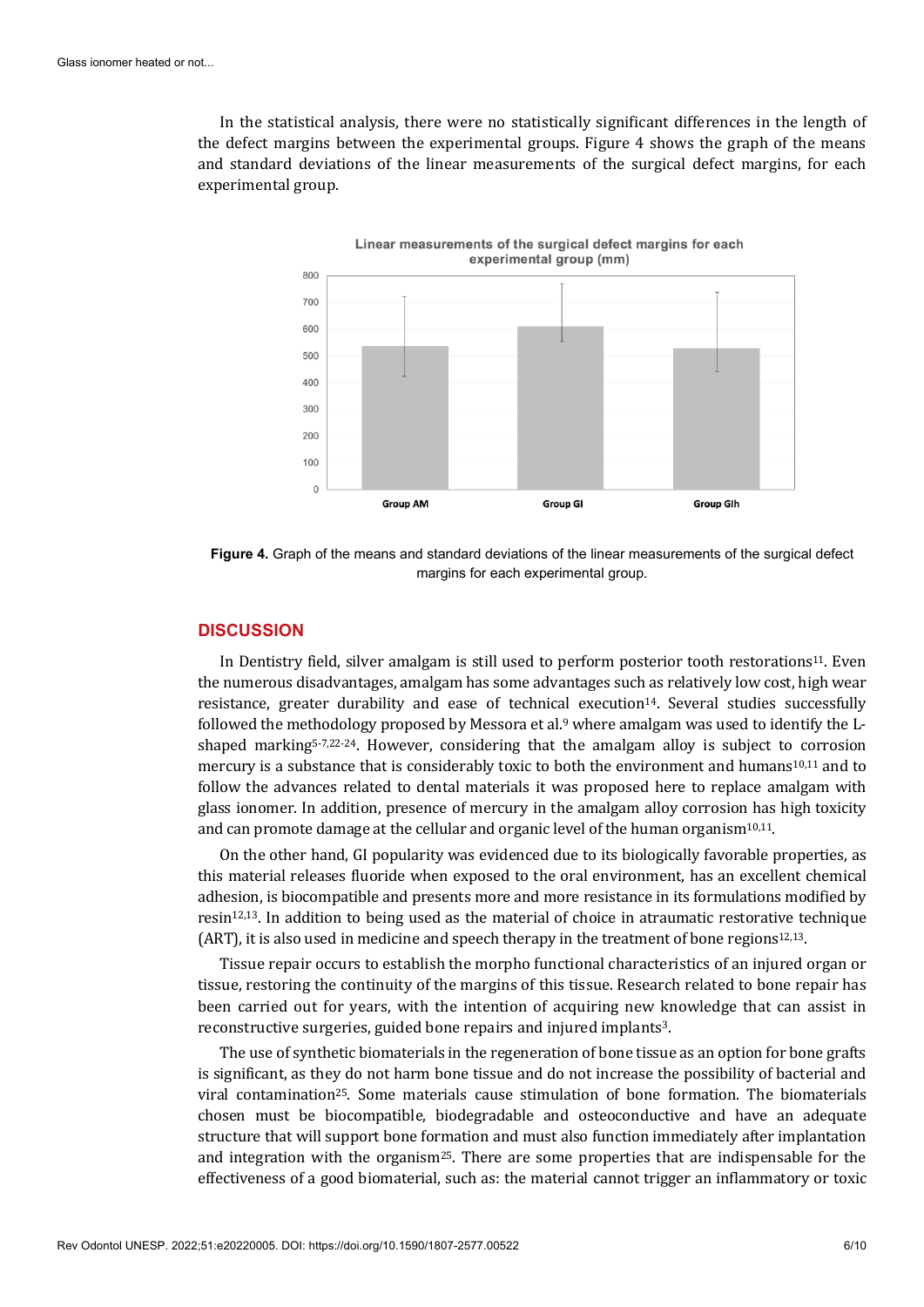response in its implantation in vitro, the degradation time of the material must allow the tissue regeneration process to occur, the material must have mechanical properties suitable for the application for which it was indicated and, finally, its degradation cannot generate toxic products and its products must be easily metabolized and released from the body25.

In the present study, no differences were observed in the execution of the methodology, clinically or histologically between the different experimental groups.

Regarding the execution of the methodology and the clinical characteristics, difficulties could have occurred in relation to the identification of the GI to perform the reduction of the pieces during the laboratory processing, since its coloration is very similar to the color of the rats' calvaria. However, the difficulties encountered for both AM and heated or unheated GI were the same. GI and GIh also did not show differences between them. Another important factor that must be considered is the permanence of both the AM and the GI within the L-shaped marking, allowing the methodology to be executed in an equal way regardless of the material used.

Groups AM, GI and GIh had the same histological characteristics. The specimens of all groups showed inflammatory infiltrate consistent with the healing period. Considering that the first phase that occurs in the bone repair process is the inflammatory phase1, it can be inferred that all experimental groups were in the same phase of the healing period and that none of the materials implied the delay in this process. These results are further confirmed by the presence of an abundance of osteoblasts in the newly formed bone tissue, which reflect the phase of bone mineral deposition in all groups<sup>1</sup> and by the organization of the newly formed bone tissue similar to the original bone tissue2.

Also, it can be suggested that AM and GI (heated or not) showed biological compatibility and, corroborating previous studies on their characteristics fully compatible with their wide use in Dentistry<sup>10-13</sup>. The results of the present study did show that these materials have desirable characteristics for biomaterials: they did not promote an exacerbated inflammatory response (only compatible with the healing phase), the time of degradation of the materials allowed their maintenance in the L-shaped marking and they showed adequate mechanical properties for their application and, finally, its degradation did not generate toxic products<sup>25</sup>.

Despite the presence of amalgam mercury in animals in the Group AM, its presence does not appear to have triggered any unwanted tissue response in the analyzed period. Although some studies have shown that the presence of mercury can promote toxicity<sup>10,11</sup>, which may pose health risks, this characteristic was not observed. Thus, it can be suggested that the benefits of its use can still be used in the evaluated experimental period (15 days).

Regarding the GI present in groups GI and GIh, the same beneficial characteristics of biocompatibility and mechanical properties were observed. These results corroborate with data from the literature on its indication for use for different purposes in Medicine, Dentistry and other areas of health<sup>12,13</sup>.

Heating of GI was suggested here in order to verify if the decrease in its viscosity due to the increase in temperature resulted in a change in its mechanical properties, as suggested in previous studies in the area of Dentistry with other materials used in restorative procedures<sup>15-21</sup>. However, in this study, there were no clinical, histological and methodological differences between groups GI and GIh.

#### **CONCLUSION**

Within the limits of the present study, it can be concluded that GI can replace AM in the proposed experimental model and GI heating did not promote additional benefits.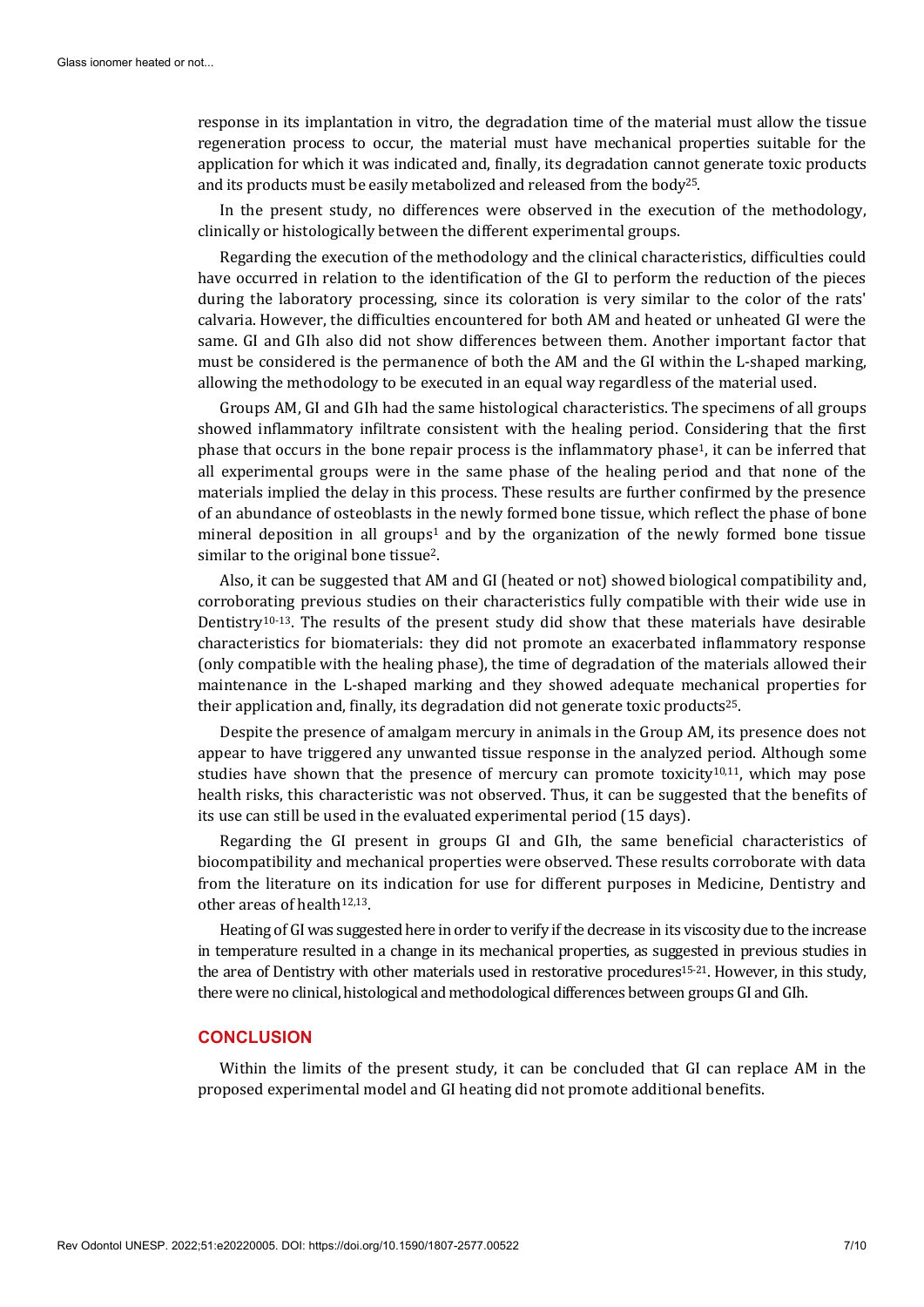#### **ACKNOWLEDGEMENTS**

The authors thank the University of Western Sao Paulo for supporting this study (#4901). The authors also thank Carolina Ireno Manfio, Isabella Viana Guirao and Talita Rizo Pereira for technical support.

#### **REFERENCES**

- 1. Santinoni CS, Neves APC, Almeida BFM, Kajimoto NC, Pola NM, Caliente EA, et al. Bone marrow coagulated and low-level laser therapy accelerate bone healing by enhancing angiogenesis, cell proliferation, osteoblast differentiation, and mineralization. J Biomed Mater Res A. 2021 Jun;109(6):849-58[. http://dx.doi.org/10.1002/jbm.a.37076.](https://doi.org/10.1002/jbm.a.37076) [PMid:32815657.](https://www.ncbi.nlm.nih.gov/entrez/query.fcgi?cmd=Retrieve&db=PubMed&list_uids=32815657&dopt=Abstract)
- 2. Amadei SU, Silveira VAS, Pereira AC, Carvalho YR, Rocha RF. Effect of estrogen deficiency on bone turnover and bone repair. J Bras Patol Med Lab. 2006 Feb;42(1):5-12.
- 3. Mijiritsky E, Ben Zaken H, Shacham M, Cinar IC, Tore C, Nagy K, et al. Variety of surgical guides and protocols for bone reduction prior to implant placement: a narrative review. Int J Environ Res Public Health. 2021 Feb;18(5):2341. [http://dx.doi.org/10.3390/ijerph18052341.](https://doi.org/10.3390/ijerph18052341) [PMid:33673563.](https://www.ncbi.nlm.nih.gov/entrez/query.fcgi?cmd=Retrieve&db=PubMed&list_uids=33673563&dopt=Abstract)
- 4. Barata TJE, Bresciani E, Adachi A, Fagundes TC, Carvalho CAR, Navarro MFL. Influence of ultrasonic setting on compressive and diametral tensile strengths of glass ionomer cements. Mater Res. 2008 Mar;11(1):57-61[. http://dx.doi.org/10.1590/S1516-14392008000100011.](https://doi.org/10.1590/S1516-14392008000100011)
- 5. Garcia VG, da Conceição JM, Fernandes LA, de Almeida JM, Nagata MJ, Bosco AF, et al. Effects of LLLT in combination with bisphosphonate on bone healing in critical size defects: a histological and histometric study in rat calvaria. Lasers Med Sci. 2013 Feb;28(2):407-14. [http://dx.doi.org/10.1007/s10103-012-1068-5.](https://doi.org/10.1007/s10103-012-1068-5) [PMid:22370617.](https://www.ncbi.nlm.nih.gov/entrez/query.fcgi?cmd=Retrieve&db=PubMed&list_uids=22370617&dopt=Abstract)
- 6. Messora M, Braga L, Oliveira G, Oliveira LF, Milagres R, Kawata L, et al. Healing of fresh frozen bone allograft with or without platelet-rich plasma: a histologic and histometric study in rats. Clin I[mplant](https://www.ncbi.nlm.nih.gov/entrez/query.fcgi?cmd=Retrieve&db=PubMed&list_uids=22176648&dopt=Abstract)  Dent Relat Res. 2013 Jun;15(3):438-47[. http://dx.doi.org/10.1111/j.1708-8208.2011.00419.x.](https://doi.org/10.1111/j.1708-8208.2011.00419.x) [PMid:22176648.](https://www.ncbi.nlm.nih.gov/entrez/query.fcgi?cmd=Retrieve&db=PubMed&list_uids=22176648&dopt=Abstract)
- 7. Nagata MJ, Furlaneto FA, Moretti AJ, Bouquot JE, Ahn CW, Messora MR, et al. Bone healing in criticalsize defects treated with new bioactive glass/calcium sulfate: a histologic and histometric study in rat calvaria. J Biomed Mater Res B Appl Biomater. 2010 Nov;95(2):269-75. [http://dx.doi.org/10.1002/jbm.b.31710.](https://doi.org/10.1002/jbm.b.31710) [PMid:20862764.](https://www.ncbi.nlm.nih.gov/entrez/query.fcgi?cmd=Retrieve&db=PubMed&list_uids=20862764&dopt=Abstract)
- 8. Bosch C, Melsen B, Vargervik K. Importance of the critical-size bone defect in testing boneregeneration materials. J Craniofac Surg. 1998 Jul;9(4):310-6. [http://dx.doi.org/10.1097/00001665-](https://doi.org/10.1097/00001665-199807000-00004) [199807000-00004.](https://doi.org/10.1097/00001665-199807000-00004) [PMid:9780924.](https://www.ncbi.nlm.nih.gov/entrez/query.fcgi?cmd=Retrieve&db=PubMed&list_uids=9780924&dopt=Abstract)
- 9. Messora MR, Nagata MJ, Mariano RC, Dornelles RC, Bomfim SR, Fucini SE, et al. Bone healing in criticalsize defects treated with platelet-rich plasma: a histologic and histometric study in rat calvaria. J Periodontal Res. 2008 Apr;43(2):217-23[. http://dx.doi.org/10.1111/j.1600-0765.2007.01017.x.](https://doi.org/10.1111/j.1600-0765.2007.01017.x) [PMid:18302625.](https://www.ncbi.nlm.nih.gov/entrez/query.fcgi?cmd=Retrieve&db=PubMed&list_uids=18302625&dopt=Abstract)
- 10. Grigoletto JC, Oliveira AS, Muñoz SIS, Alberguini LBA, Takayanagui AMM. Exposição ocupacional por uso de mercúrio em odontologia: uma revisão bibliográfica. Cien Saude Colet. 2008 Abr;13(2):533-42. [http://dx.doi.org/10.1590/S1413-81232008000200029.](https://doi.org/10.1590/S1413-81232008000200029) [PMid:18813570.](https://www.ncbi.nlm.nih.gov/entrez/query.fcgi?cmd=Retrieve&db=PubMed&list_uids=18813570&dopt=Abstract)
- 11. Jesus LF, Marinha MS, Moreira FR. Amálgama dentário: fonte de contaminação por mercúrio para Odontologia e para o meio ambiente. Cad Saude Colet. 2010 Out-Dez;18(4):509-15.
- 12. Nicholson JW, Sidhu SK, Czarnecka B. Enhancing the mechanical properties of glass-ionomer d[ental](https://www.ncbi.nlm.nih.gov/entrez/query.fcgi?cmd=Retrieve&db=PubMed&list_uids=32486416&dopt=Abstract)  cements: a review. Materials. 2020 May;13(11):2510[. http://dx.doi.org/10.3390/ma13112510.](https://doi.org/10.3390/ma13112510) [PMid:32486416.](https://www.ncbi.nlm.nih.gov/entrez/query.fcgi?cmd=Retrieve&db=PubMed&list_uids=32486416&dopt=Abstract)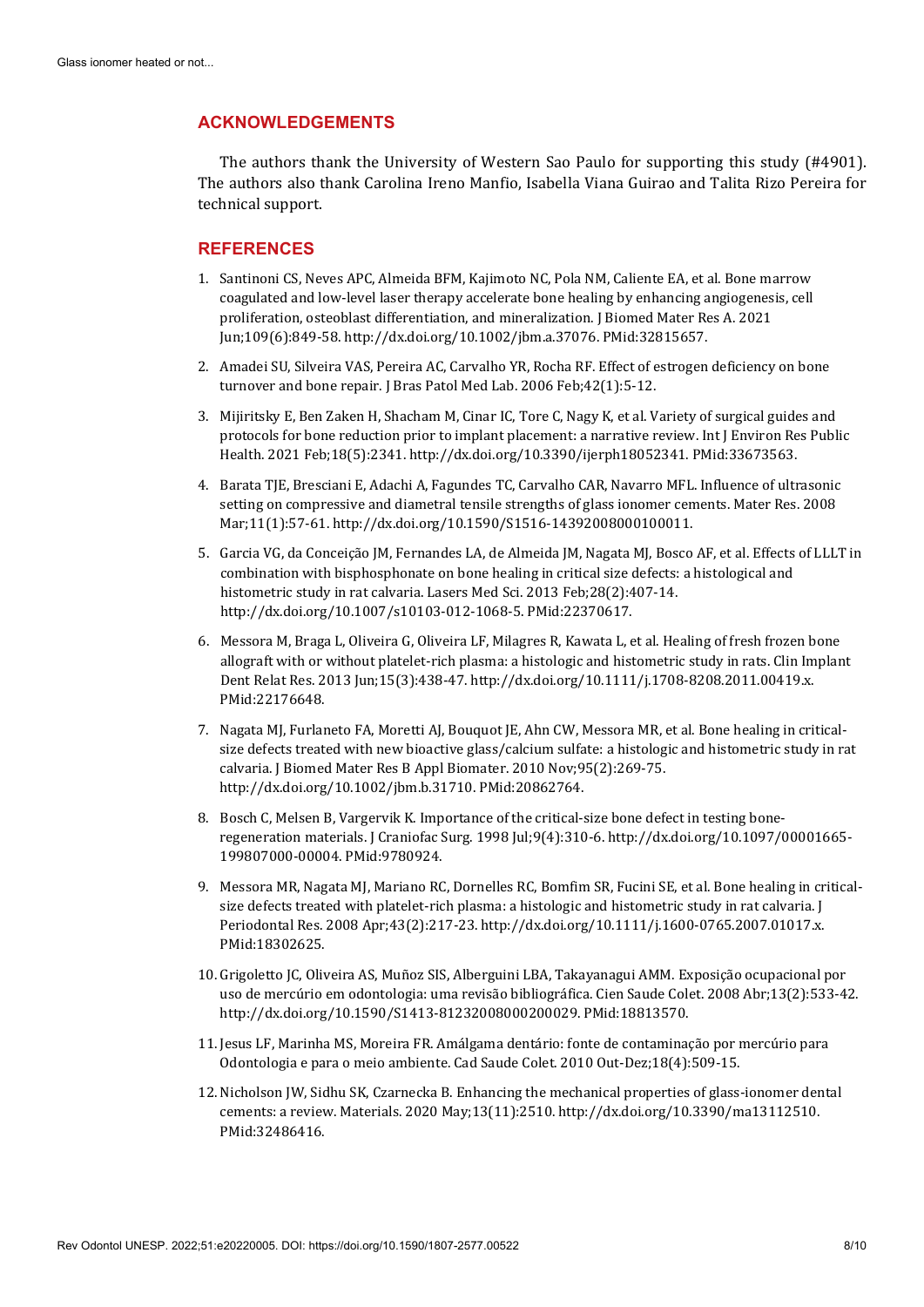- 13. Ching HS, Luddin N, Kannan TP, Ab Rahman I, Abdul Ghani NRN. Modification of glass ionomer cements on their physical-mechanical and antimicrobial properties. J Esthet Restor Dent. 2018 Nov;30(6):557-71[. http://dx.doi.org/10.1111/jerd.12413.](https://doi.org/10.1111/jerd.12413) [PMid:30394667.](https://www.ncbi.nlm.nih.gov/entrez/query.fcgi?cmd=Retrieve&db=PubMed&list_uids=30394667&dopt=Abstract)
- 14. Mustafa HA, Soares AP, Paris S, Elhennawy K, Zaslansky P. The forgotten merits of GIC restorations: a systematic review. Clin Oral Investig. 2020 Jul;24(7):2189-201[. http://dx.doi.org/10.1007/s00784-](https://doi.org/10.1007/s00784-020-03334-0) [020-03334-0.](https://doi.org/10.1007/s00784-020-03334-0) [PMid:32514903.](https://www.ncbi.nlm.nih.gov/entrez/query.fcgi?cmd=Retrieve&db=PubMed&list_uids=32514903&dopt=Abstract)
- 15. Bail M, Malacarne-Zanon J, Silva SM, Anauate-Netto A, Nascimento FD, Amore R, et al. Effect of airdrying on the solvent evaporation, degree of conversion and water sorption/solubility of dental adhesive models. J Mater Sci Mater Med. 2012 Mar;23(3):629-38[. http://dx.doi.org/10.1007/s10856-](https://doi.org/10.1007/s10856-011-4541-y) [011-4541-y.](https://doi.org/10.1007/s10856-011-4541-y) [PMid:22210310.](https://www.ncbi.nlm.nih.gov/entrez/query.fcgi?cmd=Retrieve&db=PubMed&list_uids=22210310&dopt=Abstract)
- 16. Elliott JE, Anseth JW, Bowman CN. Kinetic modeling of the effect of solvent concentration on primary cyclization during polymerization of multifunctional monomers. Chem Eng Sci. 2001 May;56(10):3173-84[. http://dx.doi.org/10.1016/S0009-2509\(00\)00547-9.](https://doi.org/10.1016/S0009-2509(00)00547-9)
- 17. Giannini M, Arrais CA, Vermelho PM, Reis RS, Santos LP, Leite ER. Effects of the solvent evaporation technique on the degree of conversion of one-bottle adhesive systems. Oper Dent. 2008 Mar-Apr;33(2):149-54[. http://dx.doi.org/10.2341/07-54.](https://doi.org/10.2341/07-54) [PMid:18435188.](https://www.ncbi.nlm.nih.gov/entrez/query.fcgi?cmd=Retrieve&db=PubMed&list_uids=18435188&dopt=Abstract)
- 18. Klein-Júnior CA, Zander-Grande C, Amaral R, Stanislawczuk R, Garcia EJ, Baumhardt-Neto R, et al. Evaporating solvents with a warm air-stream: effects on adhesive layer properties and resin-d[entin](https://www.ncbi.nlm.nih.gov/entrez/query.fcgi?cmd=Retrieve&db=PubMed&list_uids=18550254&dopt=Abstract)  bond strengths. J Dent. 2008 Aug;36(8):618-25[. http://dx.doi.org/10.1016/j.jdent.2008.04.014.](https://doi.org/10.1016/j.jdent.2008.04.014) [PMid:18550254.](https://www.ncbi.nlm.nih.gov/entrez/query.fcgi?cmd=Retrieve&db=PubMed&list_uids=18550254&dopt=Abstract)
- 19. Lovell LG, Lu H, Elliott JE, Stansbury JW, Bowman CN. The effect of cure rate on the mechanical properties of dental resins. Dent Mater. 2001 Nov;17(6):504-11[. http://dx.doi.org/10.1016/S0109-](https://doi.org/10.1016/S0109-5641(01)00010-0) [5641\(01\)00010-0.](https://doi.org/10.1016/S0109-5641(01)00010-0) [PMid:11567688.](https://www.ncbi.nlm.nih.gov/entrez/query.fcgi?cmd=Retrieve&db=PubMed&list_uids=11567688&dopt=Abstract)
- 20. Matuda LS, Marchi GM, Aguiar TR, Leme AA, Ambrosano GM, Bedran-Russo AK. Dental adhesives and strategies for displacement of water/solvents from collagen fibrils. Dent Mater. 2016 Jun;32(6):723- 31[. http://dx.doi.org/10.1016/j.dental.2016.03.009.](https://doi.org/10.1016/j.dental.2016.03.009) [PMid:27068741.](https://www.ncbi.nlm.nih.gov/entrez/query.fcgi?cmd=Retrieve&db=PubMed&list_uids=27068741&dopt=Abstract)
- 21. Ye Q, Spencer P, Wang Y, Misra A. Relationship of solvent to the photopolymerization process, properties, and structure in model dentin adhesives. J Biomed Mater Res A. 2007 Feb;80(2):342-50. [http://dx.doi.org/10.1002/jbm.a.30890.](https://doi.org/10.1002/jbm.a.30890) [PMid:17001655.](https://www.ncbi.nlm.nih.gov/entrez/query.fcgi?cmd=Retrieve&db=PubMed&list_uids=17001655&dopt=Abstract)
- 22. Mariano R, Messora M, de Morais A, Nagata M, Furlaneto F, Avelino C, et al. Bone healing in critical-size defects treated with platelet-rich plasma: a histologic and histometric study in the calvaria of diabetic rat. Oral Surg Oral Med Oral Pathol Oral Radiol Endod. 2010 Jan;109(1):72-8. [http://dx.doi.org/10.1016/j.tripleo.2009.08.003.](https://doi.org/10.1016/j.tripleo.2009.08.003) [PMid:19926499.](https://www.ncbi.nlm.nih.gov/entrez/query.fcgi?cmd=Retrieve&db=PubMed&list_uids=19926499&dopt=Abstract)
- 23. Nagata M, Messora M, Okamoto R, Campos N, Pola N, Esper L, et al. Influence of the proportion of particulate autogenous bone graft/platelet-rich plasma on bone healing in critical-size defects: an immunohistochemical analysis in rat calvaria. Bone. 2009 Aug;45(2):339-45. [http://dx.doi.org/10.1016/j.bone.2009.04.246.](https://doi.org/10.1016/j.bone.2009.04.246) [PMid:19410024.](https://www.ncbi.nlm.nih.gov/entrez/query.fcgi?cmd=Retrieve&db=PubMed&list_uids=19410024&dopt=Abstract)
- 24. Nagata MJ, Santinoni CS, Pola NM, de Campos N, Messora MR, Bomfim SR, et al. Bone marrow aspirate combined with low-level laser therapy: a new therapeutic approach to enhance bone healing. J Photochem Photobiol B. 2013 Apr;121:6-14[. http://dx.doi.org/10.1016/j.jphotobiol.2013.01.013.](https://doi.org/10.1016/j.jphotobiol.2013.01.013) [PMid:23474527.](https://www.ncbi.nlm.nih.gov/entrez/query.fcgi?cmd=Retrieve&db=PubMed&list_uids=23474527&dopt=Abstract)
- 25. Oliveira LSAF, Oliveira CS, Machado APL, Rosa FP. Biomateriais com aplicação na regeneração óssea: método de análise e perspectivas futuras. Rev Ciênc Méd Biol. 2010;9(1):37-44. [http://dx.doi.org/10.9771/cmbio.v9i1.4730.](https://doi.org/10.9771/cmbio.v9i1.4730)